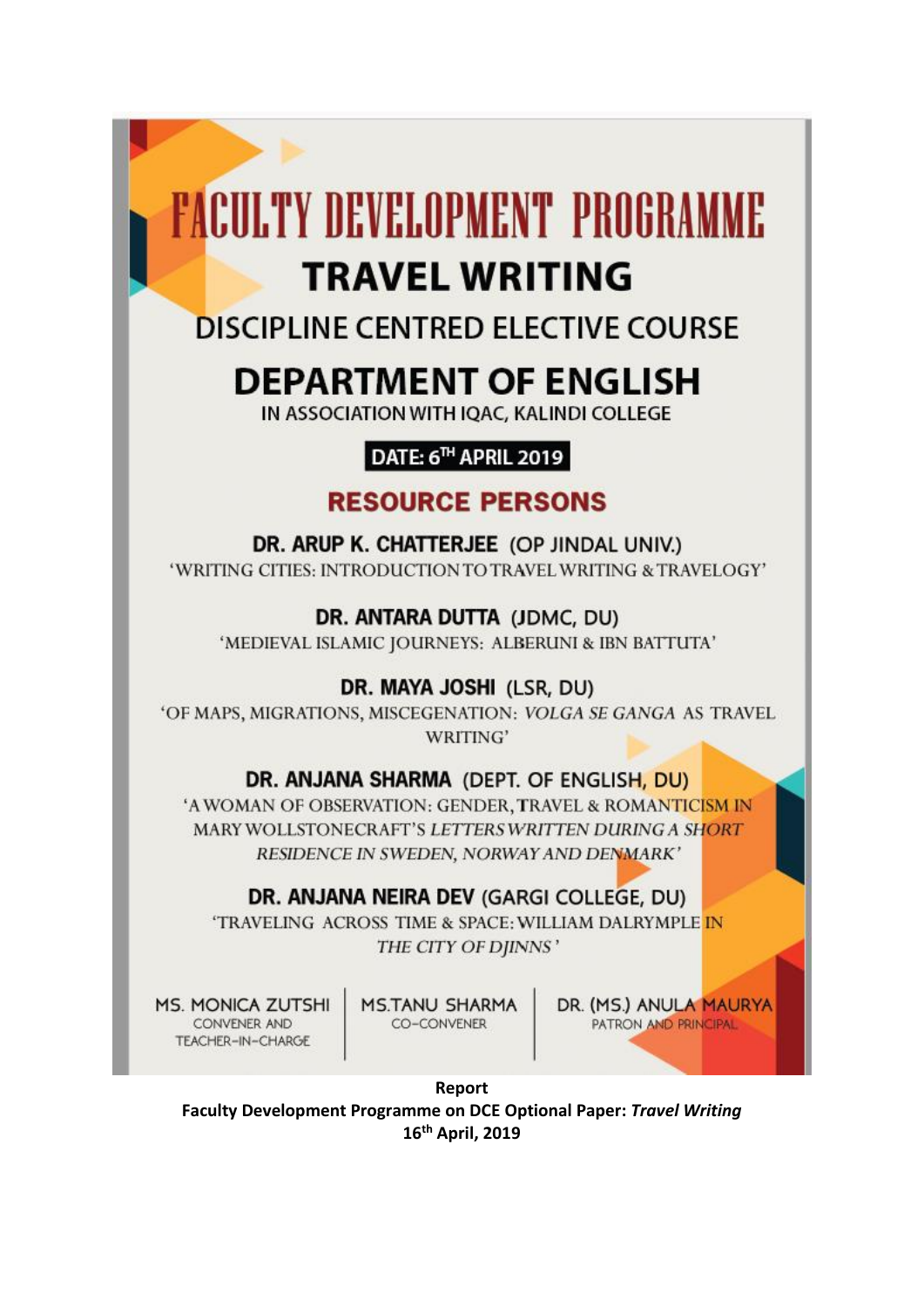A one-day Faculty Development Programme on the newly introduced Discipline Centred Elective optional paper in the BA(H) English III year syllabus entitled **Travel Writing** was organized by the English Department, Kalindi College, University of Delhi in association with the IQAC on 6th April 2019. There were five eminent speakers who spoke on various aspects of the paper, addressing a gathering of 55 participants, all teachers from different institutions.

Of the participants, 14 were affiliated to Kalindi College, 31 to other colleges affiliated to University of Delhi, 2 were from Aligarh Muslim University, 2 from Kumaon University, 4 from Sharda University, and 1 participant each from IIT Delhi and Galgotia's University. All sessions were followed by perspicacious discussions about various aspects of Travel Writing in the texts under study, and how it intersected with diverse disciplines such as History, Historiography, Sociology, Philosophy, Religion, Cultural Studies, Postcolonialism, Nationalism, Cartography, etc.

The first session was on 'Writing Cities: Introduction to Travel Writing and Travelogy' where Dr. Arup K. Chatterjee poetically spoke about travel writing as a genre which looked at spaces within the consciousness as well as the spaces traversed outside. He also explained his hypothesis about travelogy.

Dr. Antara Datta took up the second session with her presentation entitled 'Medieval Islamic Journeys: Al Biruni and Ibn Battuta', in which she contextualized the two medieval travel writers. She argued for their writings being seen as part of a larger tradition of Islamic medieval writing of the Golden Era, characterized by the gathering knowledge within the medieval Islamic world of "Dar ul Islam" and the 'rihla' traditions, thus challenging the Western hegemonic perspective of seeing the medieval era as part of the dark ages.

In her presentation on Rahul Sankrityayan, 'Of Maps, Migrations, Miscegenation: *Volga se Ganga* as Travel Writing', Dr. Maya Joshi eloquently spoke of the independent, critical mind of the prolific, maverick writer who is best known as the Father of Travel Writing in Hindi Literature. She argued for the staunch cosmopolitan notions that Sankrityayan stood for, emphasizing the need to read the prescribed text within the larger context of his writings.

Dr. Anjana Sharma's paper 'A Woman of Observation: Gender, Travel and Romanticism in Mary Wollstonecraft's *Letters Written during a Short Residence in Sweden, Norway and Denmark*' impressed upon the audience the need to examine the context of Wollstonecraft's context, biographical as well as historical. She also encouraged teachers to adopt a more inquisitive strain of pedagogy, rather than simply teaching texts in an examination-oriented, instrumental manner.

In the last session of the day, Dr. Anjana Neira Dev in her presentation 'Traveling across Time and Space: William Dalrymple in *The City of Djinns*' offered a cross-textual study of Dalrymple's early and later books on the theme of travel with the main focus on *The City of Djinns* as a fascinating and informative book on the history of Delhi, its various shifting capitals, myths, and legends.

The Faculty Development Programme concluded with Dr. Anjana Neira Dev distributing certificates to all the participants.

#### Monica Zutshi

Convener, Faculty Development Programme and Teacher in charge, English Department

Details regarding affiliation of participants